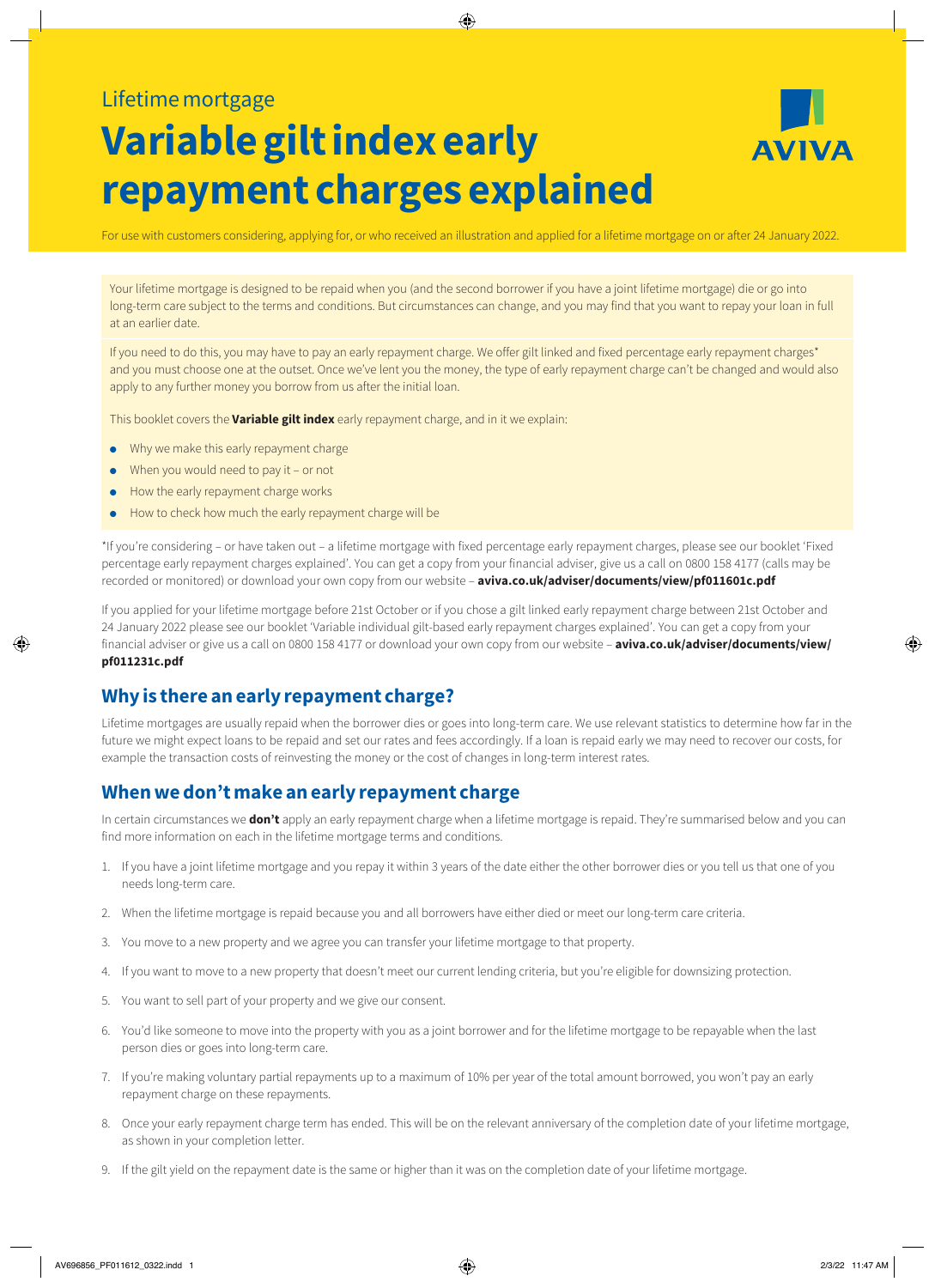## **Why we use gilts**

A 'gilt' is another word for a UK government bond. The government issues these to raise money for public spending. The term 'gilt' or 'gilt-edged security' refers to their primary characteristic as an investment: their security.

The interest rate on your lifetime mortgage is fixed at the start, but as the loan is designed to last for the rest of your life, we need an independent guide to what's likely to happen to interest rates over the same timescale. Gilts give a good indication of long-term interest rates, which is why we use changes in gilt yields (the rate of return the government offers on its gilts) to calculate early repayment charges. There are two advantages of this:

- 1. Gilts are impartial and transparent. They're a truly independent guide as Aviva has no say in whether gilt yields rise or fall.
- 2. You won't have to pay an early repayment charge if gilt yields have risen. But if gilt yields fall this would mean we'd lose out when reinvesting, so then we would make an early repayment charge.

To track the financial performance of individual gilts, we refer to a 'Gilt index'.

## **How the Variable gilt index early repayment charge works**

To work out if we need to apply an early repayment charge, and how much the early repayment charge will be, we use the UK FTSE Actuaries 15 Year Gilt Yield Index. This is an index of gilts included in the FTSE Actuaries UK Gilts Index Series and is published daily in the Financial Times. The series is a broad-based family of indexes and related bonds information based on all eligible UK government bonds.

When a customer repays their lifetime mortgage, we look at the movement in the Index's redemption yield on the date the lifetime mortgage completed and on the date it's repaid.

- If the redemption yield percentage is the same or higher than it was at completion, there is no early repayment charge to pay.
- If the redemption yield percentage has fallen by 0.125% or more we will make an early repayment charge unless one or more of the exemptions apply.

The charge will not be more than 25% of the total amount you've borrowed.

If, after taking out your initial loan, you apply for additional borrowing or take withdrawals from your cash reserve, the early repayment charge for those would depend on how long you've held each individual loan and what the current gilt yield is compared to when each loan was taken out.

## **How long does the early repayment charge apply for?**

The term for which the Variable gilt index early repayment charge applies depends on your age when you apply for the loan. There is a minimum term of 5 years

To work out this early repayment term, we use age 88 as an 'end age'. If you are applying on your own, the difference between age 88 and the age you are when you apply will be the early repayment charge term. For joint-life customers, because there's an increased likelihood that one of you will live longer and the loan will be in place for a longer period, we make an adjustment of 4 years, extending the early repayment charge term accordingly.

You can still apply for a lifetime mortgage if you're close to 88 or over that age. The minimum term of 5 years would apply.

Please note: The numbers above reflect our current terms and are subject to change. We continually review relevant data to ensure our assumptions remain valid and may change our early repayment charge terms accordingly.

Your key facts illustration and offer document will confirm the early repayment charge term(s) for your loan(s) and these will not change.

#### **Examples using our current terms:**

- If you're 75 when you apply, the term would be 13 years (88 minus 75).
- For a joint application, if the younger person is 75 when you apply, the term would be 17 years (that's 88 minus 75, plus 4 years).
- If you're 84 when you apply, the minimum term of 5 years would apply.
- If you're 90 when you apply, the minimum term of 5 years would apply.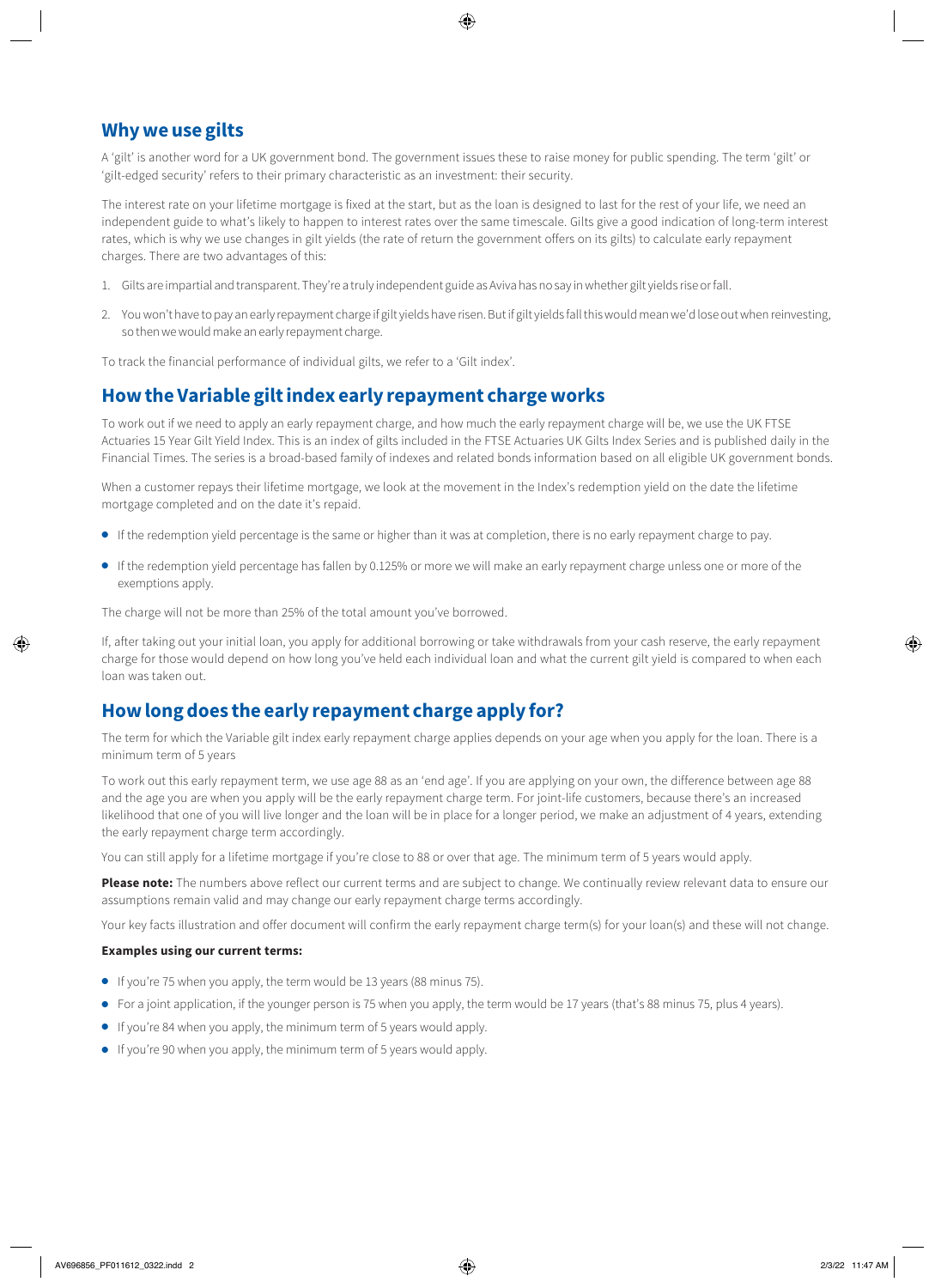## **How to check what the early repayment charge will be**

If you're considering repaying your lifetime mortgage early, you can find out if an early repayment charge applies and how much you would need to pay in a number of ways:

- Online with **MyAviva**. Your current early repayment charge is shown at all times, alongside other ways you can manage your lifetime mortgage online. To register for MyAviva go to **[www.direct.aviva.co.uk](http://www.direct.aviva.co.uk)**
- Call us on **0800 158 4177** (calls may be recorded or monitored) to ask for an early repayment charge quote.
- Take a look at your most recent **annual statement** for details of what the early repayment charge was at the statement date. It will have changed since then as interest will have been added, but it's a quick way to get an idea of what you'd need to pay.
- If you like you can **work out the early repayment charge yourself**. We show how to do it in the next section of this guide.

## **Work out your early repayment charge in 5 steps**

To work out your early repayment charge you'll need:

- **Your latest annual statement**
- **Completion letter** if you have more than one loan you'll need the letter for each loan. If you can't find your completion letter, call us on 0800 158 4177 (calls may be recorded or monitored).

The early repayment charge is calculated as:

**Loan balance (£) x Remaining early repayment charge term (years/days) x Fall in gilt yield (percentage)**

**Please note:** The maximum early repayment charge will never be more than 25% of the amount borrowed.

**Subsequent loans:** If, after taking out your initial loan, you apply for additional borrowing or take withdrawals from your cash reserve, the early repayment charge for those would depend on how long you've held each individual loan and what the current gilt yield is compared to when each loan was taken out. You'll find the gilt yield when you took your loan out on your completion letter.

#### **Step 1 - Check if there is a fall in the gilt yield %**

- Check what the gilt yield was on your completion date you'll find this in your completion letter
- Then check the gilt yield on the day you're working out the early repayment charge. You can find this in the Financial Times by looking up the UK FTSE Actuaries 15 Year Yield
- If the gilt yield is now higher than (or the same as) when you completed the loan, you won't need to pay an early repayment charge. If it's lower, make a note of the percentage fall and move on to step 2

**NOTE** If you have more than one loan you'll need the completion letter for each loan.

**Step 2 - Check the amount owed shown in your latest annual statement**

● Check your latest annual statement and make a note of the total amount you owed at the statement date. That's the amount you've borrowed including any interest added to that date.

#### **Step 3 - Calculate the daily interest from your latest annual statement**

- You also need to take account of the interest added from the date of the statement to the date you plan to make the early repayment.
- Work out the daily interest charge by first multiplying the amount owed in Step 2 by the interest rate (also shown on your statement) to get the annual interest.
- Divide the answer by 365 to get the daily interest amount.
- Then work out the number of days from the statement date to your planned repayment date to see how many days' interest need to be added. In summary:

Daily interest charge = (Total amount owed x Interest rate) / 365

Interest since most recent statement = Daily interest amount x Number of days since statement

#### **Step 4 - Calculate the remaining early repayment charge term**

- Check the early repayment term on your completion letter.
- Work out the number of years left. This is the full early repayment charge term less the time that has passed since you took the loan out (completed years plus completed days/365).

**NOTE** If you have more than one loan you'll need to calculate the remaining term for each loan using the term and end date for each loan.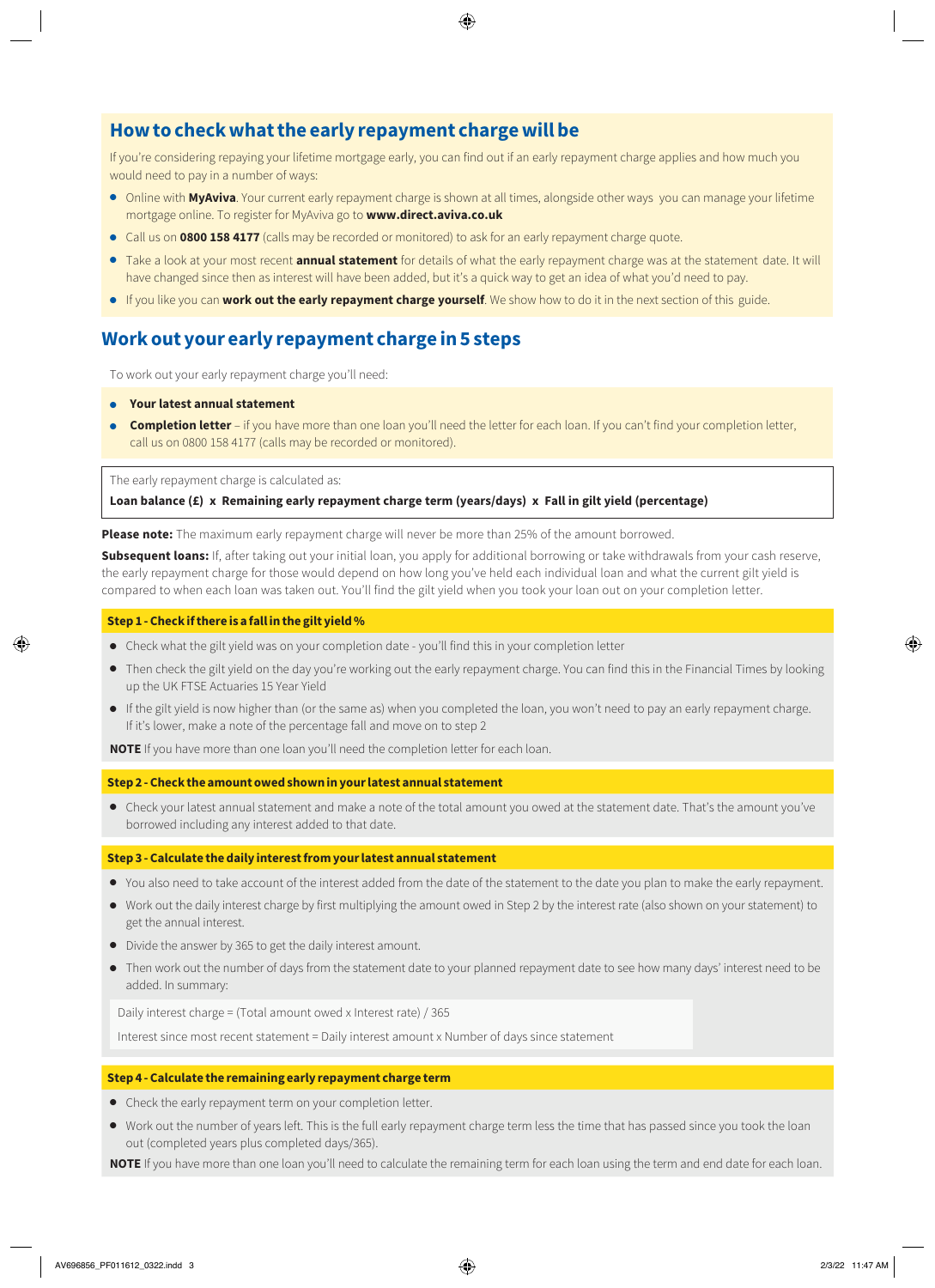#### **Step 5 - Calculate the early repayment charge**

- Add the amount you owed at your last statement date (Step 2) to the interest added (Step 3).
- Multiply the total by the remaining term (Step 4)
- Then multiply the answer by the fall in gilt yield percentage (Step 1).
- This will tell you the early repayment charge that would apply on your planned early repayment date.

Early repayment charge =

Loan balance [Amount owed on statement (*Step 2*) + Interest (*Step 3*)] x Remaining early repayment charge term (years/days) (*Step 4*) x Fall in gilt yield % (*Step 1*)

**NOTE** If you have more than one loan you'll need to do this calculation for each loan.

## **Example repayments**

To help you work out your repayment we've included two examples.

- See Example 1 below if you've borrowed only your initial loan amount
- Use Example 2 on page 6 if you've taken out more than one loan, for example additional borrowing or cash reserve release since your initial loan

### **Example 1 – one loan**

You took out a lifetime mortgage with an initial loan for £77,000 on 5 May 2020 and haven't made any further borrowing since that date. You would like to calculate the early repayment charge on 1 October 2021.

#### **Step 1 – Check if there is a fall in the gilt yield %**

Work out the change in gilt yield between the completion date of your loan and the repayment date.

The gilt yield is shown on your completion letter.

● Gilt yield at completion date: 1.36%

Make a note of the early repayment charge (ERC) term as you'll need to use it in step 4.

#### **Completion letter**

| (1) Amount you owe (£) x (2) Remaining ERC term (years/days) x (3) Fall in                                                                                                                                                                                                                                                              | What happens if you do not want this lifetime mortgage anymore?<br>If you repay your lifetime mortgage early and an early repayment charge (ERC)<br>is payable, the amount of the charge is calculated as: |
|-----------------------------------------------------------------------------------------------------------------------------------------------------------------------------------------------------------------------------------------------------------------------------------------------------------------------------------------|------------------------------------------------------------------------------------------------------------------------------------------------------------------------------------------------------------|
| gilt yield (%)<br>(1) Amount you owe is the total amount you've borrowed plus the total interest<br>accrued up to the repayment date.<br>(2) Your ERC term is 24 years.<br>(3) Your lifetime mortgage is linked to the UK FTSE Actuaries 15 Yrs Gilt Yield<br>Index and the redemption yield on the date your loan completed was 1.36%. |                                                                                                                                                                                                            |

| Gilt yield on completion<br>day $1.36\%$ |  | Gilt yield on the repayment day for example, if you plan<br>to repay on 1 October 2021, use the yield from close of<br>business 30 September 2021 <b>0.880053%</b> |  | Example change in gilt<br>vield Fall of 0.48% |
|------------------------------------------|--|--------------------------------------------------------------------------------------------------------------------------------------------------------------------|--|-----------------------------------------------|
|------------------------------------------|--|--------------------------------------------------------------------------------------------------------------------------------------------------------------------|--|-----------------------------------------------|

#### **Step 2 – Check the amount owed shown in your latest annual statement**

Make a note of the total amount you owe on your last anniversary date and the interest rate from your latest annual statement.

#### **Annual statement**

| Your plan summary | This is a breakdown of your lifetime mortgage, between 5 May 2020<br>and 4 May 2021 |                                    |            |
|-------------------|-------------------------------------------------------------------------------------|------------------------------------|------------|
|                   | Date                                                                                | Description                        | Amount(E)  |
|                   | 5 May 2020                                                                          | Amount Borrowed                    | 77,000.00  |
|                   | 4 May 2021                                                                          | 4.03%<br>Fixed interest charged at | 3,103.09   |
|                   |                                                                                     | Total amount you owe on 4 May 2021 | £80,103.09 |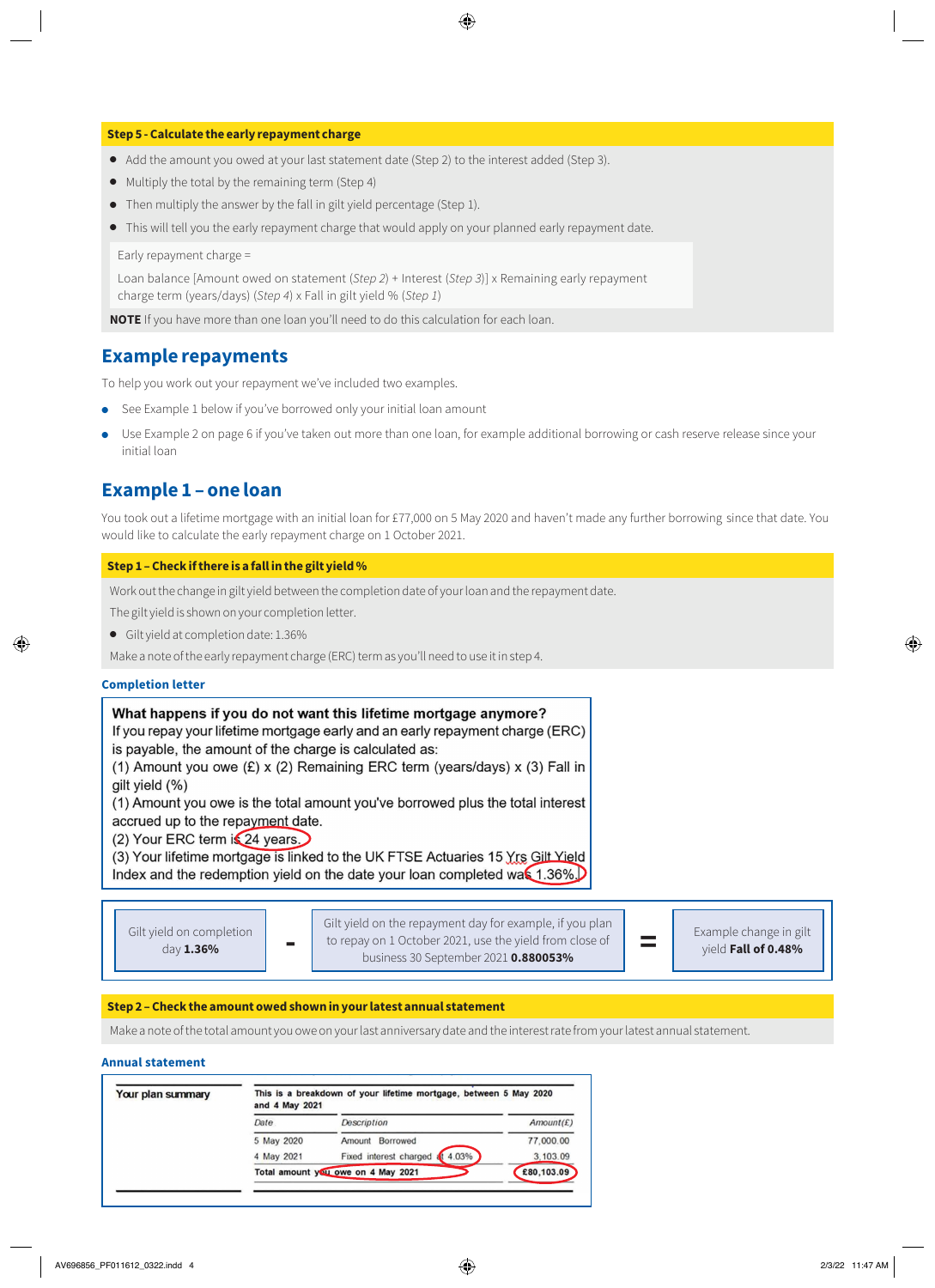#### **Step 3 – Calculate the daily interest from your latest annual statement**

- Anniversary date: **5 May 2021**
- Repayment date: **1 October 2021**
- Total amount owed: **£80,103.09**
- Interest rate: **4.03%**



#### **Step 4 – Calculate the remaining early repayment charge term**

- Completion date **5 May 2020**
- Early Repayment Charge (ERC) term on the completion letter (see step 1) **24 years**
- Repayment date: **1 October 2021**



**Step 5 – Calculate the early repayment charge**

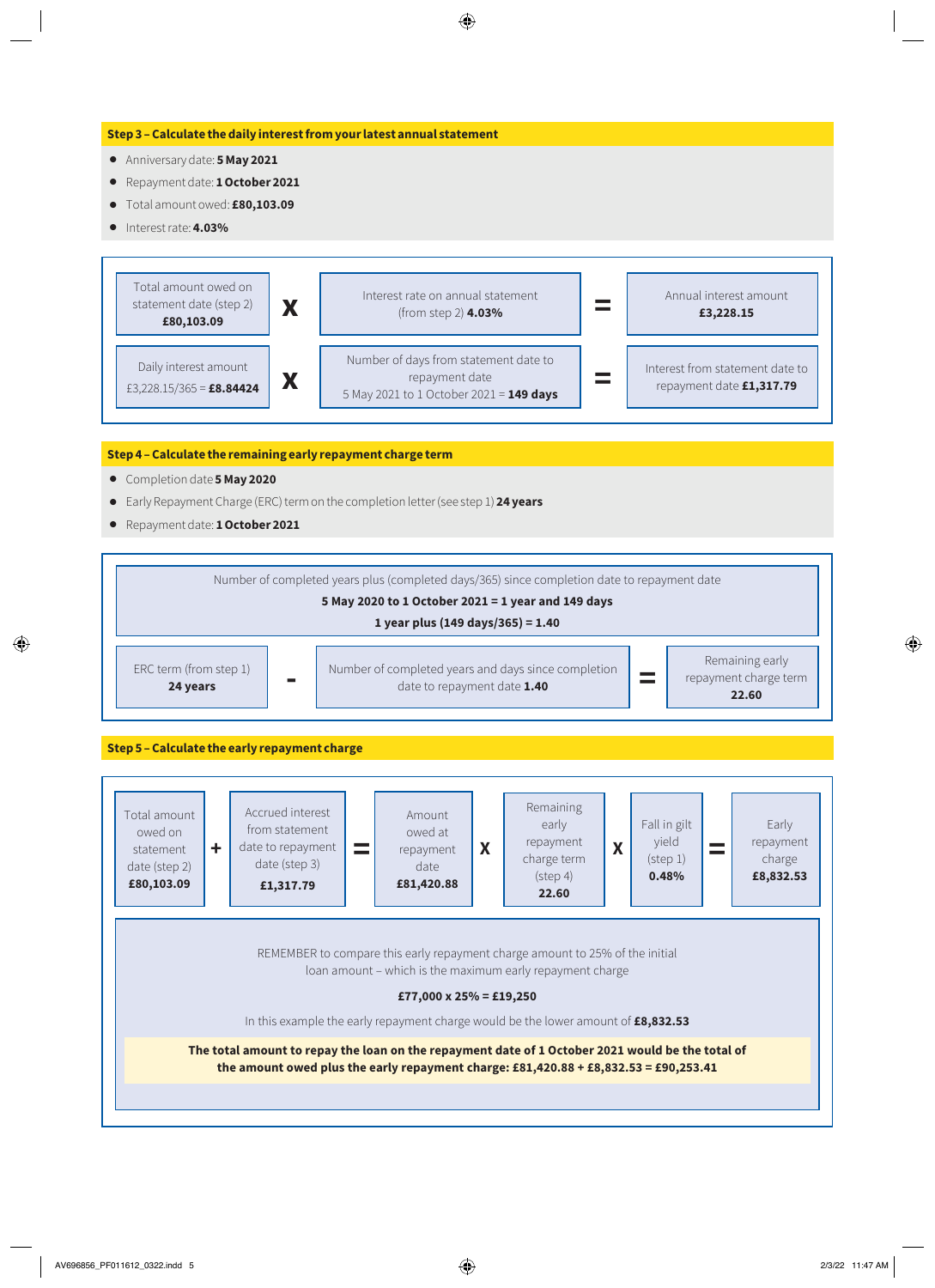## **Example 2 – more than one loan**

You took out a lifetime mortgage and have used it to borrow as follows:

- Main loan of £22,500 on 6 December 2017
- Additional borrowing of £18,870 on 26 February 2020

You would like to calculate the early repayment charge on 1 October 2021

Each loan will need its own early repayment charge calculation, so you'll need the completion letters for all of the loans.

#### **Step 1 – Check if there is a fall in the gilt yield %**

Work out the change in gilt yield between the completion date of your loan and the repayment date.

The gilt yield is shown on your completion letter.

- Gilt yield at completion date of main loan: **1.18%**
- Gilt yield at completion date of additional borrowing: **0.87%**

Make a note of the early repayment charge (ERC) term as you'll need to use it in step 4.

#### **Main loan completion letter**

#### What happens if you do not want this lifetime mortgage anymore?

If you repay your lifetime mortgage early and an early repayment charge (ERC) is payable, the amount of the charge is calculated as:

(1) Amount you owe  $(E)$  x (2) Remaining ERC term (years/days) x (3) Fall in ailt vield (%)

(1) Amount you owe is the total amount you've borrowed plus the total interest accrued up to the repayment date.

(2) Your ERC term is 28 years.

(3) Your lifetime mortgage is linked to the UK FTSE Actuaries 15 Yrs Gilt Yield Index and the redemption yield on the date your loan completed was 1.18%

#### **Additional borrowing completion letter**

What happens if you do not want your lifetime mortgage anymore? You can repay your lifetime mortgage in full at any time but if you do so you may have to pay an early repayment charge at the same time. If you want to repay your lifetime mortgage early you will need to repay all your borrowing at the same time.

If an early repayment charge (ERC) is payable for this additional borrowing, the amount of the charge is calculated as: (1) Amount you owe (£) x (2) Remaining ERC term (years/days) x (3) Fall in gilt yield (%)

(1) Amount you owe is the total amount you've borrowed plus the total interest accrued up to the repayment date for this additional borrowing. (2) Your ERC term for this additional borrowing is 21 years. (3) Your lifetime mortgage is linked to the UK FTSE Actuaries 15 Yrs Gilt Yield Index and the redemption yield on the date your additional borrowing completed was 0.87%.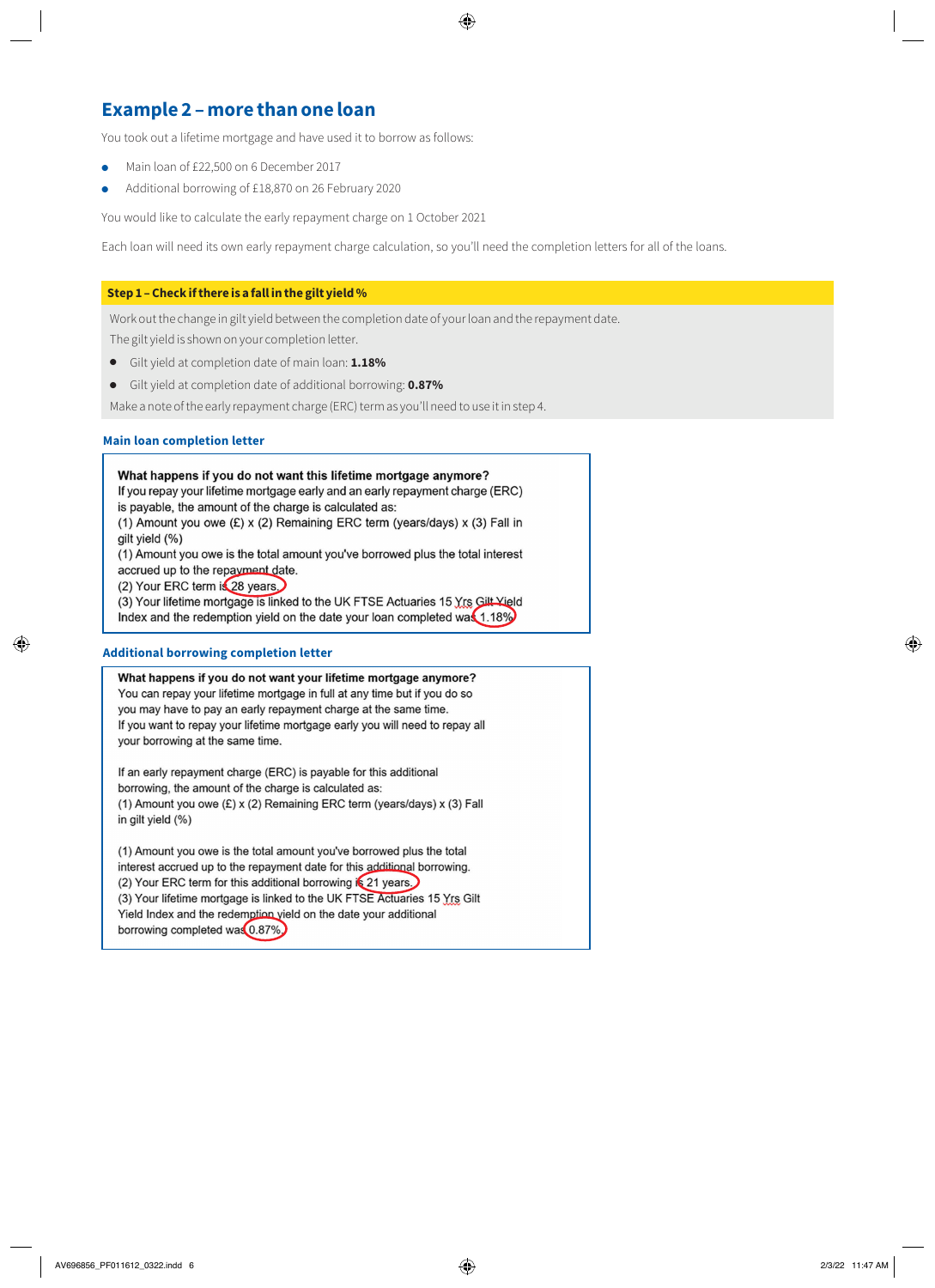

#### **Step 2 – Check the amount owed on all loans shown in your latest annual statement**

Total amount you owe for each loan and interest rate for each loan from your latest annual statement

#### **Annual statement**

| Your plan summary |                                                                                | This is a breakdown each of your loans und pour lifetime mortgage,<br>between 6 December 2019 and 5 December 2020 |                  |              |  |  |  |
|-------------------|--------------------------------------------------------------------------------|-------------------------------------------------------------------------------------------------------------------|------------------|--------------|--|--|--|
|                   |                                                                                | The total amount you owe across all loans on 5 December 2020 is £51,545.36.                                       |                  |              |  |  |  |
|                   | Initial Loan taken out on 6 December 2017 with a fixed interest rate of 3.89%. |                                                                                                                   |                  |              |  |  |  |
|                   | Date                                                                           | Description                                                                                                       | $G$ edits $(E)$  | Debits $(E)$ |  |  |  |
|                   | 6 December 2019                                                                | Balance brought<br>forward                                                                                        |                  | 30,890.58    |  |  |  |
|                   | 5 December 2020 Interest charged                                               |                                                                                                                   |                  | 1,201.64     |  |  |  |
|                   |                                                                                |                                                                                                                   |                  |              |  |  |  |
|                   |                                                                                | Total amount you owler this loaron 5 December 2020                                                                |                  | £32,092.22   |  |  |  |
|                   | 5.40%                                                                          | Additional borrowing taken out on 26 February 2020 with a fixed interest rate of                                  |                  |              |  |  |  |
|                   | Date                                                                           | <b>Description</b>                                                                                                | $C$ redits $(E)$ | Debits $(E)$ |  |  |  |
|                   | 26 February 2020                                                               | Amount Borrowed                                                                                                   |                  | 18,870.00    |  |  |  |
|                   | 15 April 2020                                                                  | Voluntary partial<br>repayment                                                                                    | 200.00           |              |  |  |  |
|                   | 5 December 2020                                                                | Interest charged                                                                                                  |                  | 781.73       |  |  |  |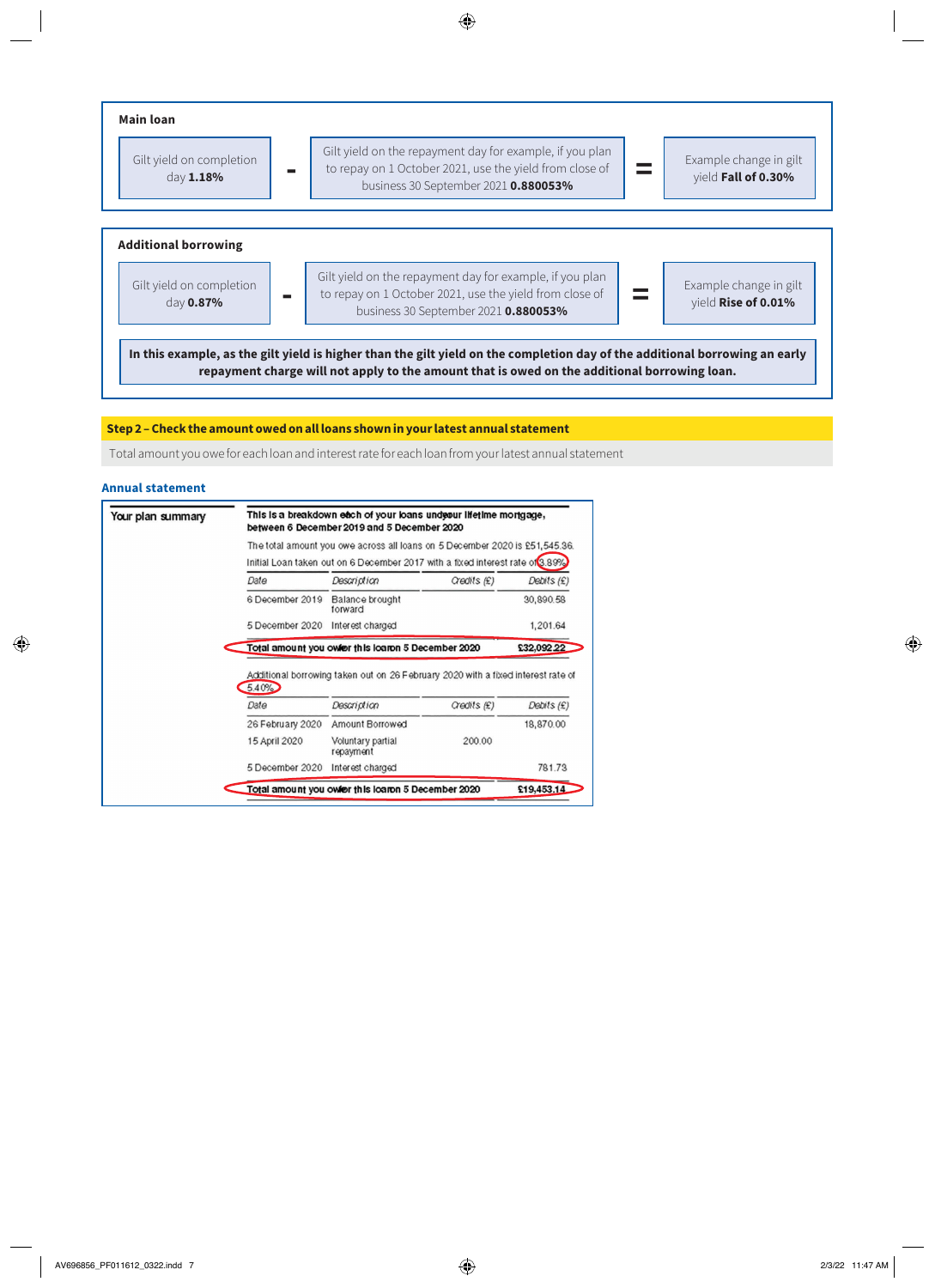#### **Step 3 – Calculate the daily interest from your latest annual statement**

- Anniversary date: **6 December 2020**
- Repayment date: **1 October 2021**

#### **Main loan**

- Amount owed: **£32,092.22**
- Interest rate: **3.89%**

#### **Additional borrowing**

- Amount owed: **£19,453.14**
- Interest rate: **5.40%**





#### **Step 4 – Calculate the remaining early repayment charge term**

- Completion date **6 December 2017**
- Early Repayment Charge (ERC) term on the completion letter (see step 1) **28 years**
- Repayment date: **1 October 2021**

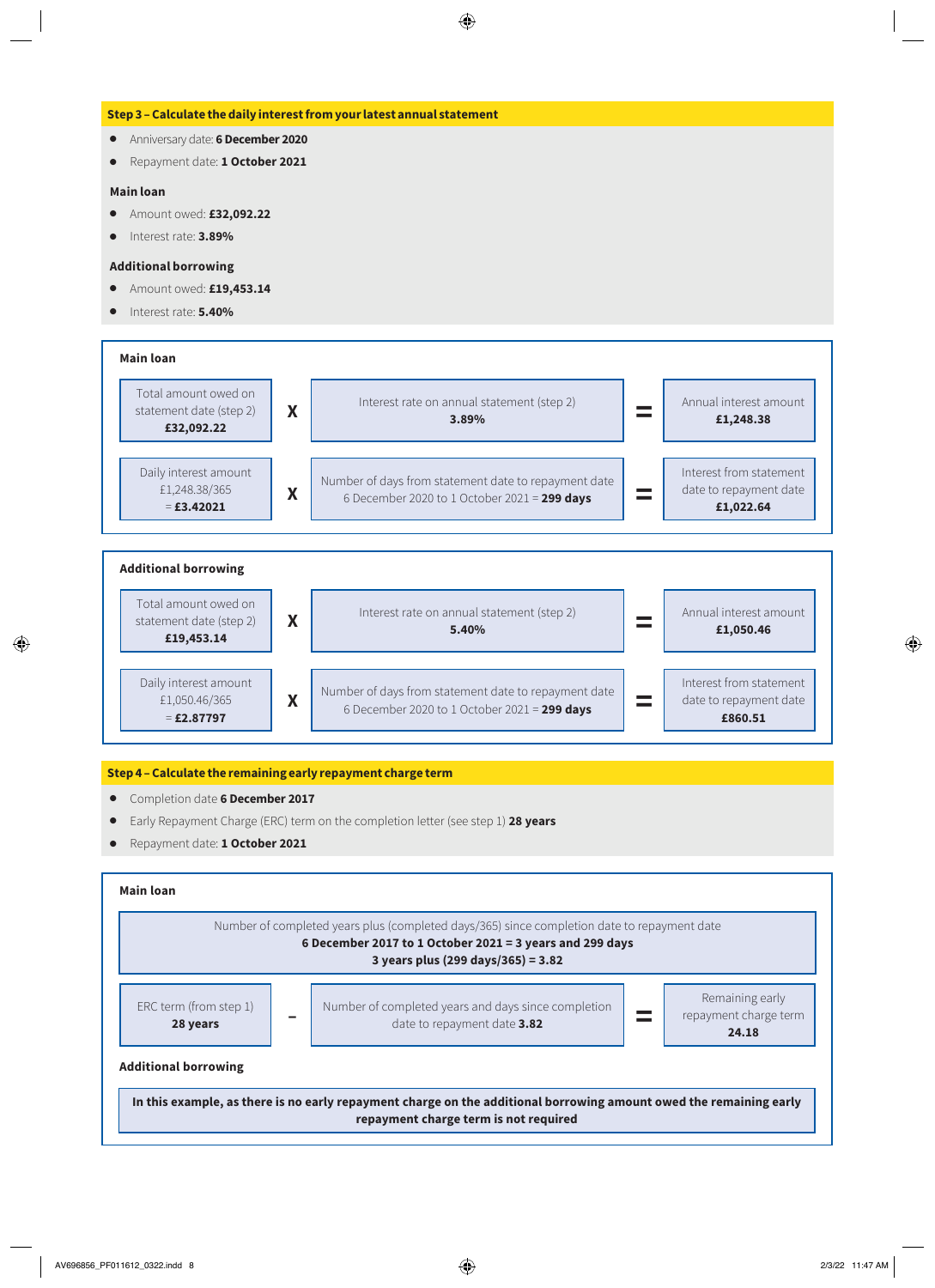

## **How to find out when your early repayment charge period ends**

Your completion letter will tell you when an early repayment charge will no longer apply. You can also find this information as follows:

- Call us on **0800 158 4177** (calls may be recorded or monitored) and we'll be able to tell you.
- Online at **MyAviva** use the 'Early repayment' tab and click on the heading 'How much will it cost to repay my loan early?' To register for My Aviva go to **[www.direct.aviva.co.uk](http://www.direct.aviva.co.uk)**
- In your **annual statement**. If you don't have your paper copy to hand, your statement is also available in MyAviva on the 'Documents' tab.

Remember, if you've borrowed more money since your initial loan, the end dates for the early repayment charge periods could be different for your different loans.